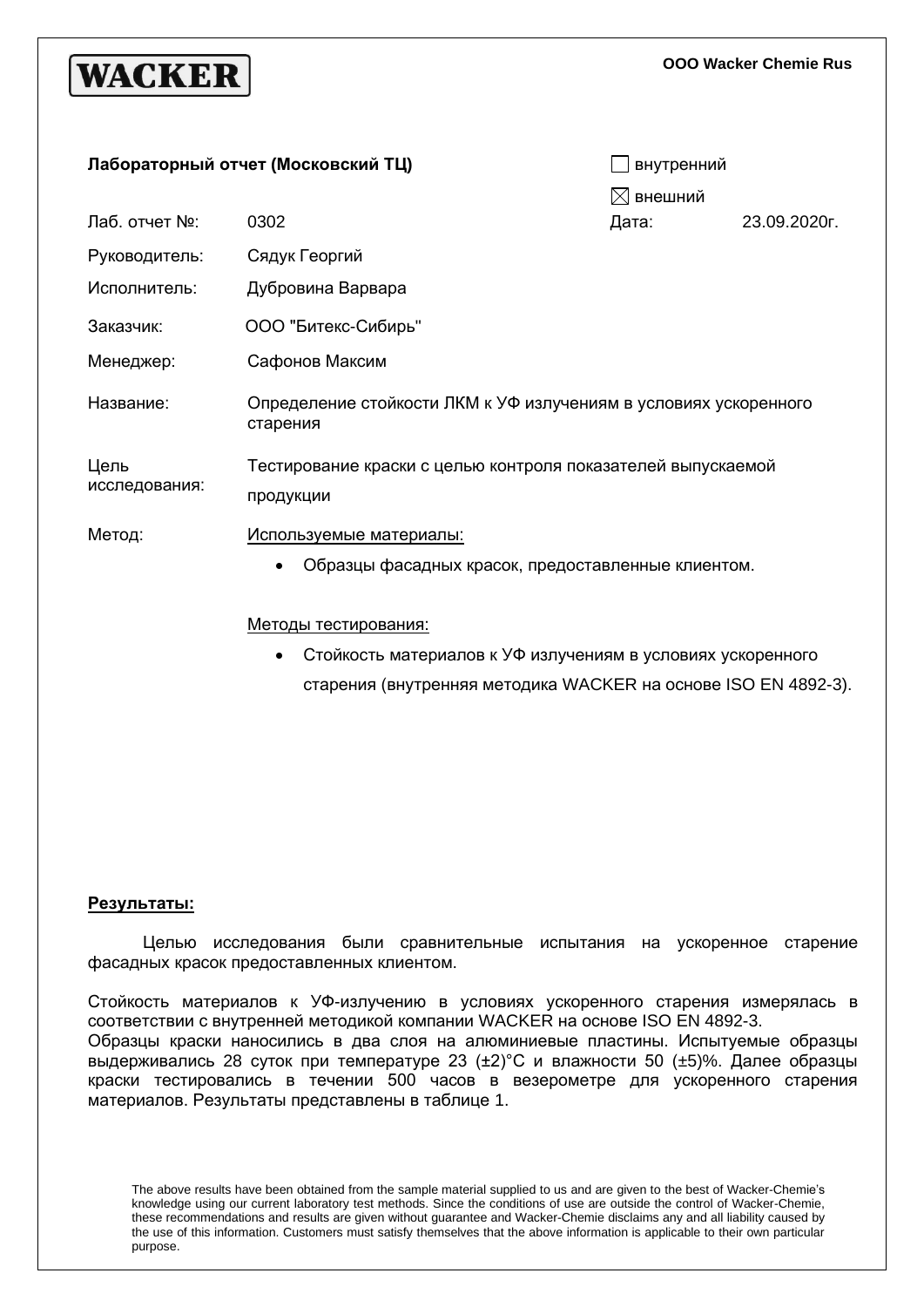



#### Один цикл воздействия ускоренного старения на материалы:

| Этап | Функция     | <b>Интенсивность</b><br>излучения (Вт/м2) | Температура (°С) | Время (чч:мм) |
|------|-------------|-------------------------------------------|------------------|---------------|
|      | УФ          | 0.76                                      | 50               | 8:00          |
| 2    | Орошение    |                                           | -                | 0:15          |
| 3    | Конденсация | ۰                                         | 50               | 3:45          |

## Таблица 1. Оценка цветового отличия (ΔЕ) после 500 ч хранения

в условиях ускоренного старения:

| N <sub>2</sub> | Образец                               | ∆Е (500ч) |
|----------------|---------------------------------------|-----------|
|                | Силиконовая фасадная база А           | 1.67      |
| $\mathbf{2}$   | Силиконовая фасадная база А цвет L469 | 2.46      |
| 3              | Силиконовая фасадная база С           | 1.17      |

## Показания спектрофотометра по оси L\*, a\*, b\*:

- **Δ L\*** = различие значений яркости/темноты («+» = ярче, «-» = темнее)
- **Δ a\*** = различие по оси красный/зеленый («+» = краснее, «-» = зеленее)
- **Δ b**\* = различие по оси желтый синий («+» = желтее, «-» = синее)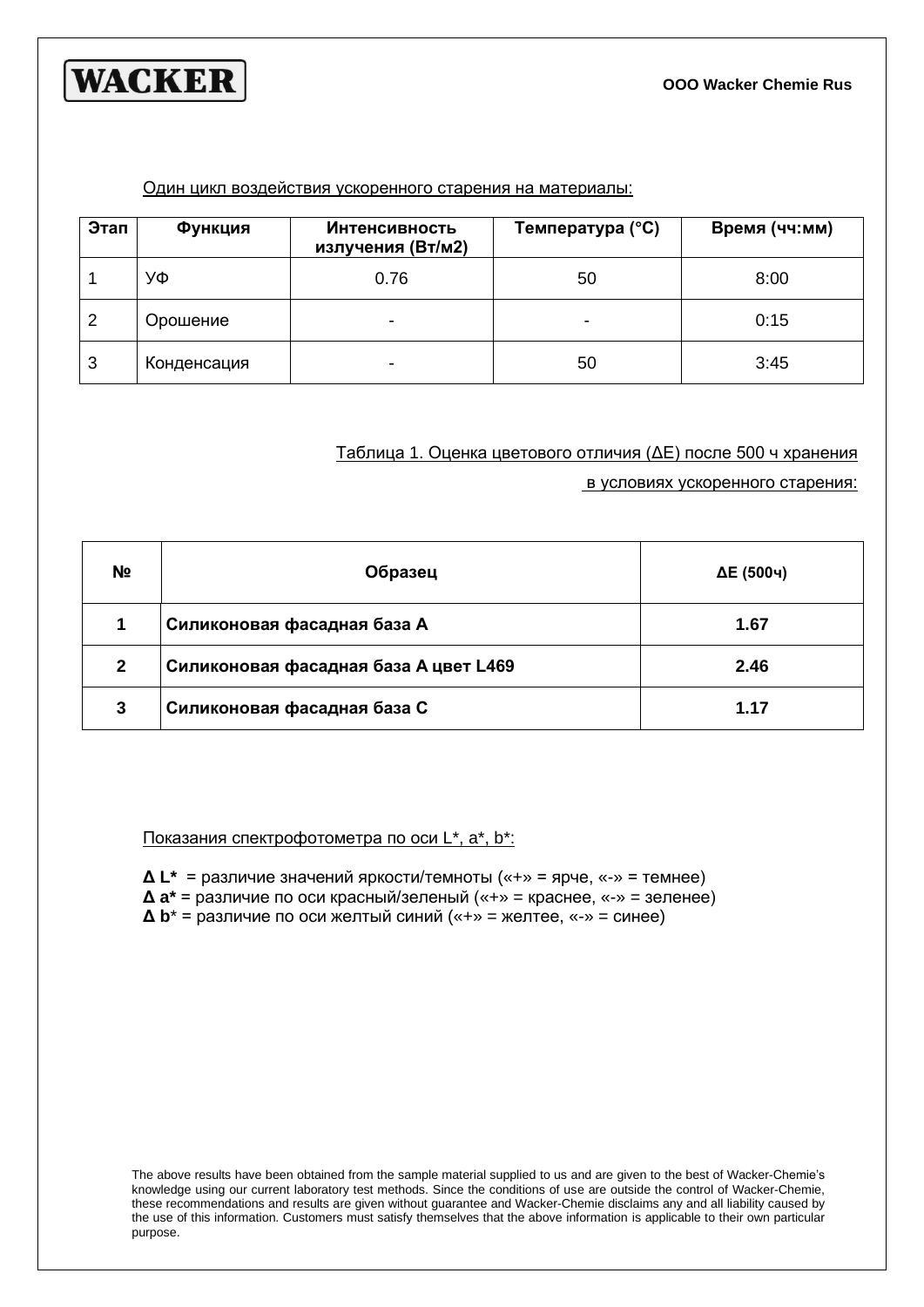

| Образец | Шкала цвета               | Стандарт | 500 ч (УФ) | ∆ (разница) | $\Delta E$ |
|---------|---------------------------|----------|------------|-------------|------------|
| Nº 1-1  | L*                        | 95.65    | 95.35      | $-0.3$      | 1.65       |
|         | $a^*$                     | $-0.62$  | $-0.77$    | $-0.15$     |            |
|         | $\overline{\mathbf{b}^*}$ | 1.85     | 3.47       | 1.62        |            |
| Nº 1-2  | $\overline{\mathsf{L}^*}$ | 95.59    | 94.96      | $-0.63$     | 1.60       |
|         | $\overline{a^*}$          | $-0.61$  | $-0.75$    | $-0.14$     |            |
|         | $\overline{\mathbf{b}^*}$ | 1.92     | 3.38       | 1.46        |            |
|         | $\overline{\mathsf{L}^*}$ | 95.19    | 95.03      | $-0.16$     |            |
| No 1-3  | $\overline{a^*}$          | $-0.66$  | $-0.78$    | $-0.12$     | 1.77       |
|         | $\overline{\mathbf{b}^*}$ | 1.53     | 3.29       | 1.76        |            |
|         |                           |          |            |             |            |
|         | L*                        | 55.66    | 55.66      | $-0.06$     | 1.12       |
| Nº 2-1  | $a^*$                     | 3.89     | 3.91       | 0.02        |            |
|         | $\overline{\mathbf{b}^*}$ | 10.57    | 11.69      | 1.12        |            |
|         | L*                        | 53.08    | 55.46      | 2.38        | 2.72       |
| Nº 2-2  | $\overline{a^*}$          | 3.81     | 3.93       | 0.12        |            |
|         | $\overline{\mathbf{b}^*}$ | 10.43    | 11.71      | 1.28        |            |
|         | $L^*$                     | 52.77    | 56.07      | 3.3         | 3.54       |
| Nº 2-3  | $a^*$                     | 3.85     | 3.86       | 0.01        |            |
|         | $\overline{b^*}$          | 10.43    | 11.71      | 1.28        |            |
|         |                           |          |            |             |            |
|         | L*                        | 92.7     | 93.79      | 1.09        | 1.50       |
| Nº 3-1  | $\overline{a}^*$          | 0.49     | 0.58       | 0.09        |            |
|         | $b^*$                     | 2.06     | 3.08       | 1.02        |            |
| No 3-2  | $L^*$                     | 93.16    | 93.41      | 0.25        | 0.47       |
|         | $a^*$                     | 0.64     | 0.5        | $-0.14$     |            |
|         | $b^*$                     | 2.4      | 2.77       | 0.37        |            |
| Nº 3-3  | $L^*$                     | 92.28    | 93.2       | 0.92        |            |
|         | $a^*$                     | 0.32     | 0.51       | 0.19        | 1.54       |
|         | $\overline{b^*}$          | 1.87     | 3.09       | 1.22        |            |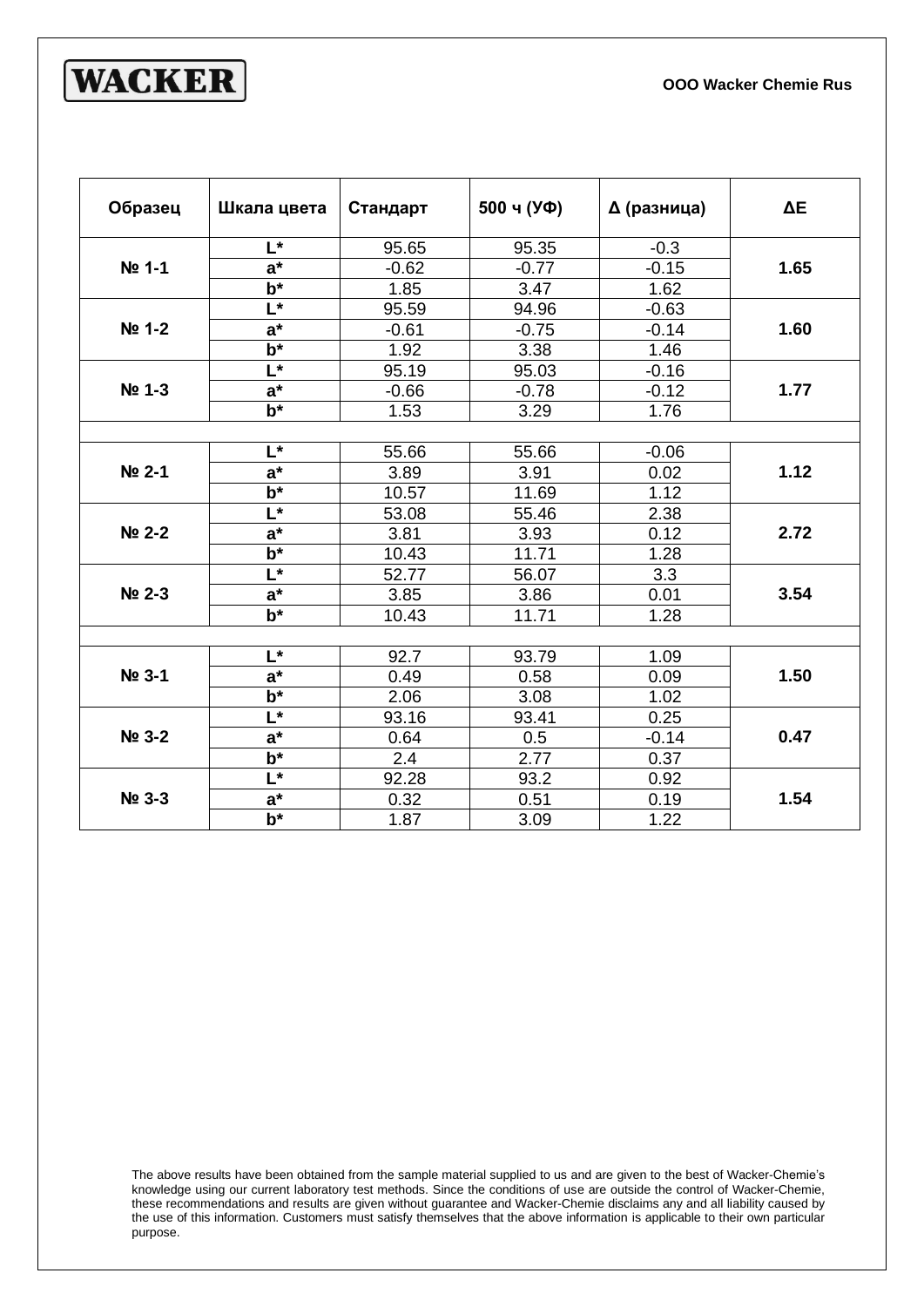



Рис. 1. Краска силиконовая фасадная база А.



Рис. 2. Краска силиконовая фасадная база А цвет L469.